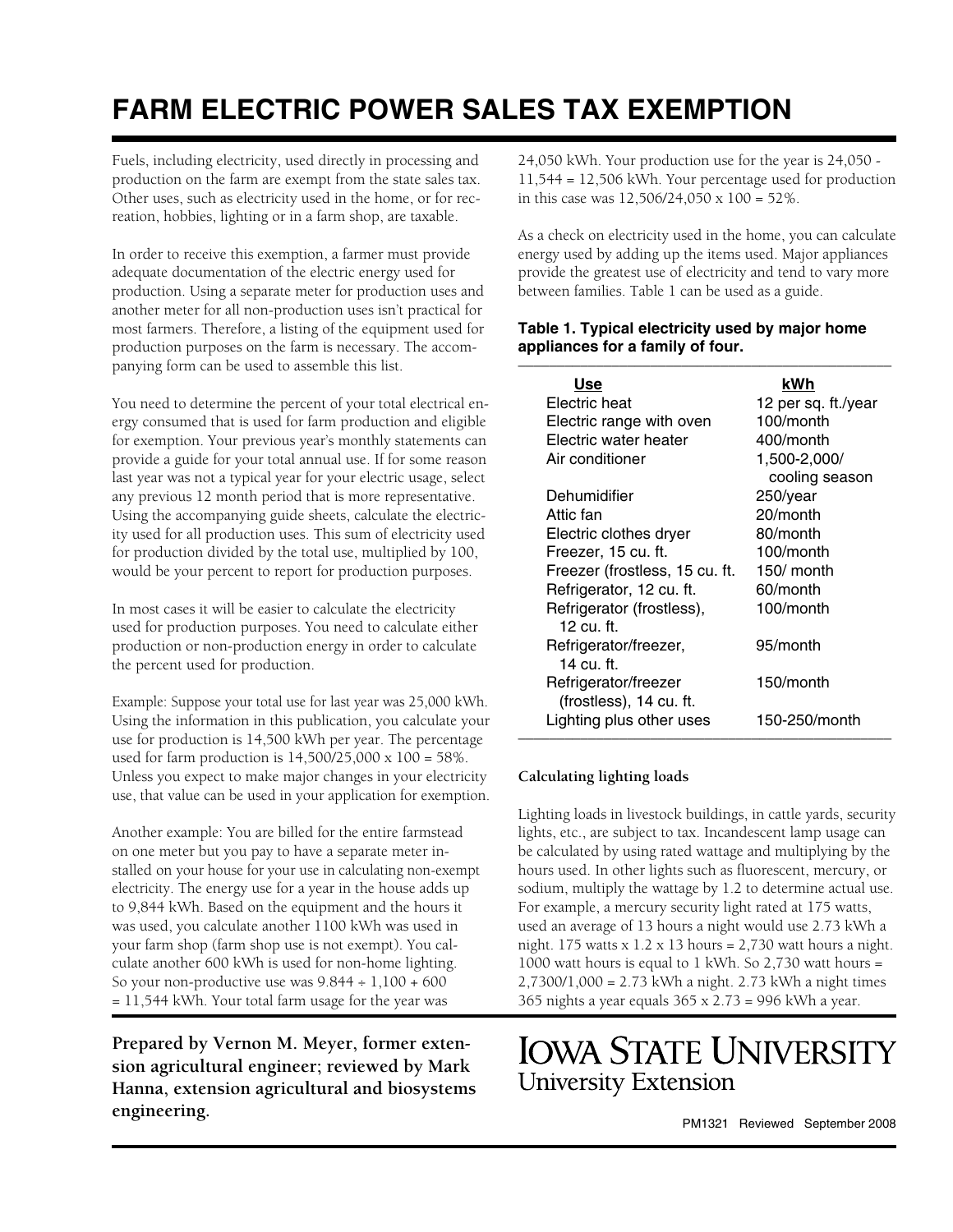# Questions and Answers about tax exemption certificate

### **Q. How do I apply for an exemption?**

**A.** Start with a visit to your electric power supplier, who can help determine what information you need. You can also pick up an additional copy of the required sales tax exemption form. (One copy is provided at the back of this booklet.)

#### **Q. What is involved in preparing the sales tax exemption form?**

**A.** You will need your total energy use for a previous 12-month period. In most cases this will be for the calendar year but it can be for any continuous 12-month period. Your electric power supplier may be able to help you with this if you don't have your bills.

#### **Q. I have two meters, one on a farmstead up the road.**  Do I need to fill out a separate sales tax certificate for **each?**

**A.** Yes. Use a separate sales tax exemption form for each meter that has electricity used for production purposes. A separately read electric power supplier meter that registers the electricity for a residence only would be non-exempt. You need to fill out a certificate only for meters that register electricity used for production.

#### **Q. If I have three meters, each of which has exempt use, do I need to calculate the exempt percentage for each?**

**A.** Yes. Calculate each meter's exempt and non-exempt use to determine a percentage exempt use. Your electric power supplier can keep track of this in the billing procedure.

#### Q. Do I need to file a certificate each year?

A. No. A properly filled out certificate should be suitable for five years. However, if a change in your system alters your exempt usage by 10 percent or more, you will need to

File: Engineering 3

#### **. . and justice for all**

The U.S. Department of Agriculture (USDA) prohibits discrimination in all its programs and activities on the basis of race, color, national origin, gender, religion, age, disability, political beliefs, sexual orientation, and marital or family status. (Not all prohibited bases apply to all programs.) Many materials can be made available in alternative formats for ADA clients. To file a complaint of

refile a new certificate to reflect the change. If you decide to slow down and sell all your livestock, you would need to recalculate your exempt and non-exempt uses and file for a new certificate

#### **Q. Does the sales tax exemption apply to other fuels as well?**

**A.** It applies to fuels used for processing in agricultural production, so it may apply to LP gas and natural gas as well. Check with your fuel supplier for information and forms to use to apply for this exemption.

|                | kWh Per Hour of Use |                      |        |                              |  |  |
|----------------|---------------------|----------------------|--------|------------------------------|--|--|
| Motor          |                     | <b>Typical Motor</b> |        | <b>High Efficiency Motor</b> |  |  |
| size           | Single              |                      | Single |                              |  |  |
| in hp          | Phase               | 3 Phase              | Phase  | 3 Phase                      |  |  |
| 1/20           | .11                 |                      |        |                              |  |  |
| 1/12           | .15                 |                      |        |                              |  |  |
| 1/8            | .23                 |                      |        |                              |  |  |
| 1/6            | .27                 |                      |        |                              |  |  |
| 1/4            | .38                 |                      |        |                              |  |  |
| 1/3            | .50                 |                      |        |                              |  |  |
| 1/2            | .60                 |                      |        |                              |  |  |
| 3/4            | .80                 |                      | .68    |                              |  |  |
| 1              | 1.0                 | 1.0                  | .85    | .85                          |  |  |
| 1.5            | 1.5                 | 1.5                  | 1.27   | 1.2                          |  |  |
| $\overline{c}$ | 2.0                 | 1.9                  | 1.70   | 1.7                          |  |  |
| 3              | 3.0                 | 2.8                  | 2.55   | 2.4                          |  |  |
| 5              | 5.0                 | 4.6                  | 4.25   | 4.2                          |  |  |
| 7.5            | 7.5                 | 6.7                  | 6.37   | 6.3                          |  |  |
| 10.0           | 10.0                | 8.8                  | 8.50   | 8.4                          |  |  |
| 15.0           | 15.0                | 13.0                 | 12.75  | 12.4                         |  |  |
| 20.0           | 20.0                | 17.0                 | 17.00  | 16.5                         |  |  |
| 25.0           | 25.0                | 21.2                 | 21.25  | 20.4                         |  |  |

#### **Table 2. KWH/hours of use for typical and high**  efficiency motors.

discrimination, write USDA, Office of Civil Rights, Room 326-W, Whitten Building, 14th and Independence Avenue, SW, Washington, DC 20250-9410 or call 202-720-5964.

Issued in furtherance of Cooperative Extension work, Acts of May 8 and June 30, 1914, in cooperation with the U.S. Department of Agriculture. Jack M. Payne, director, Cooperative Extension Service, Iowa State University of Science and Technology, Ames, Iowa.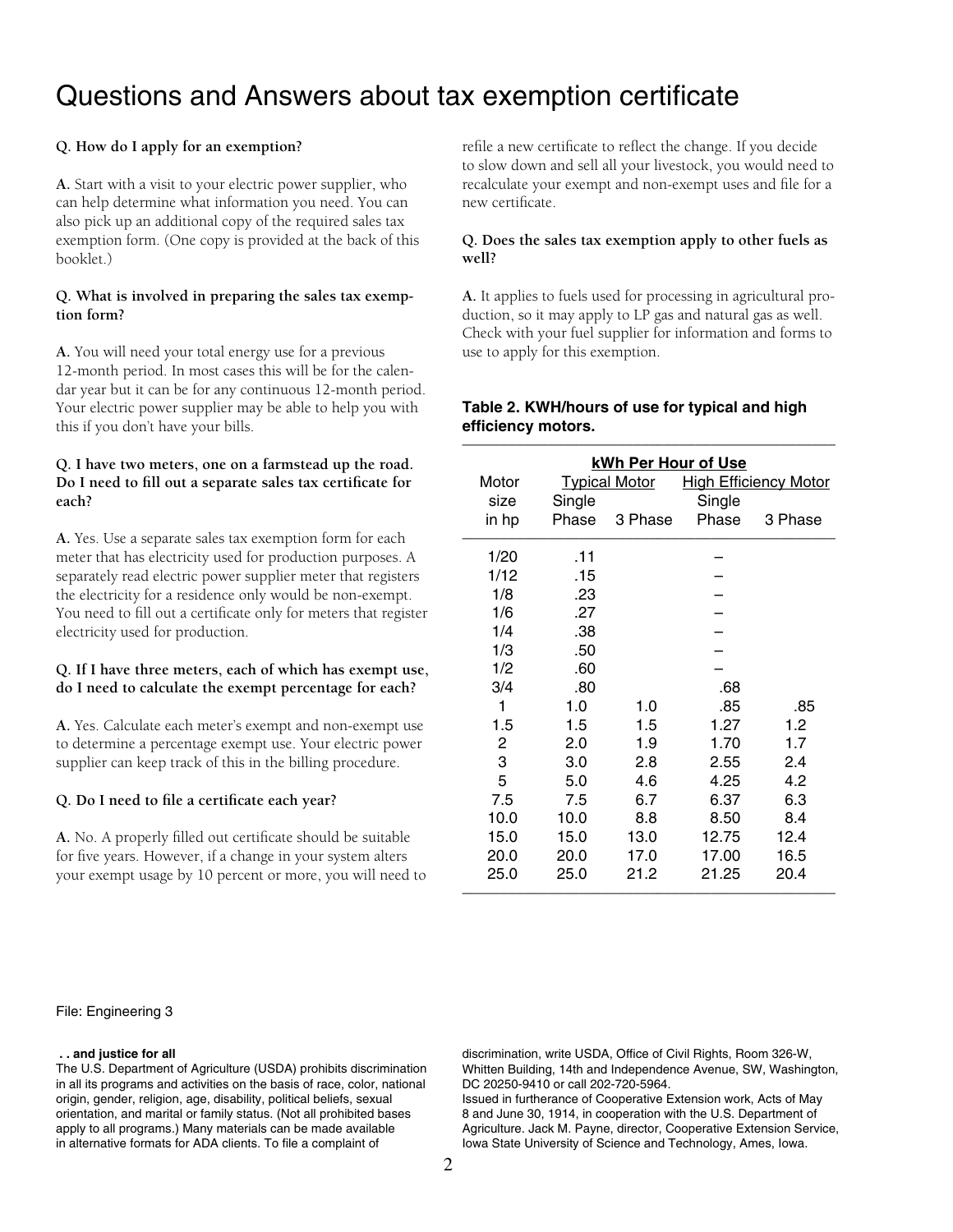Table 3. Electricity use in the home.

| <b>List Major Appliances</b> | Average kWh/month<br>(from table) | Estimated kWh/year<br>(this home) |
|------------------------------|-----------------------------------|-----------------------------------|
|                              |                                   |                                   |
|                              |                                   |                                   |
|                              |                                   |                                   |
|                              |                                   |                                   |
|                              |                                   |                                   |
|                              |                                   |                                   |
|                              |                                   |                                   |
|                              |                                   |                                   |
|                              |                                   |                                   |
|                              |                                   |                                   |
|                              |                                   |                                   |
|                              |                                   |                                   |
|                              |                                   |                                   |
|                              |                                   |                                   |
|                              |                                   |                                   |
|                              |                                   |                                   |
|                              |                                   |                                   |
|                              |                                   |                                   |
|                              |                                   |                                   |
|                              | <b>Total annual usage</b>         |                                   |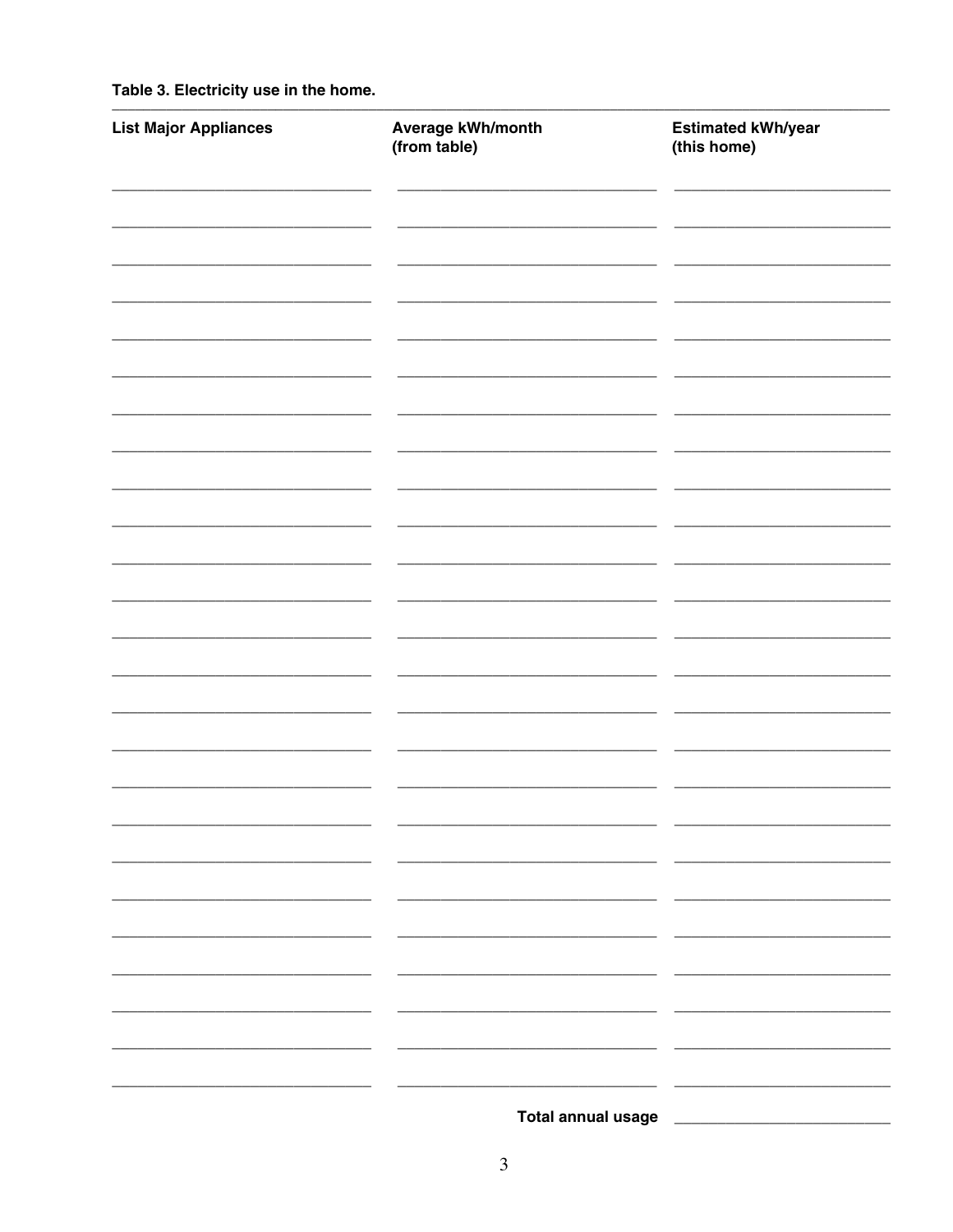| kWh per<br>year                                          | 7200                 |  |  |  |
|----------------------------------------------------------|----------------------|--|--|--|
| kWh per<br>month                                         | 600                  |  |  |  |
| Hours used<br>per month                                  | 120                  |  |  |  |
| use per hour<br>kWh                                      | LO                   |  |  |  |
| Notor<br>HP                                              | LO                   |  |  |  |
| Motor<br>-by function-<br>(list all farmstead<br>motors) | Example:<br>Mix-mill |  |  |  |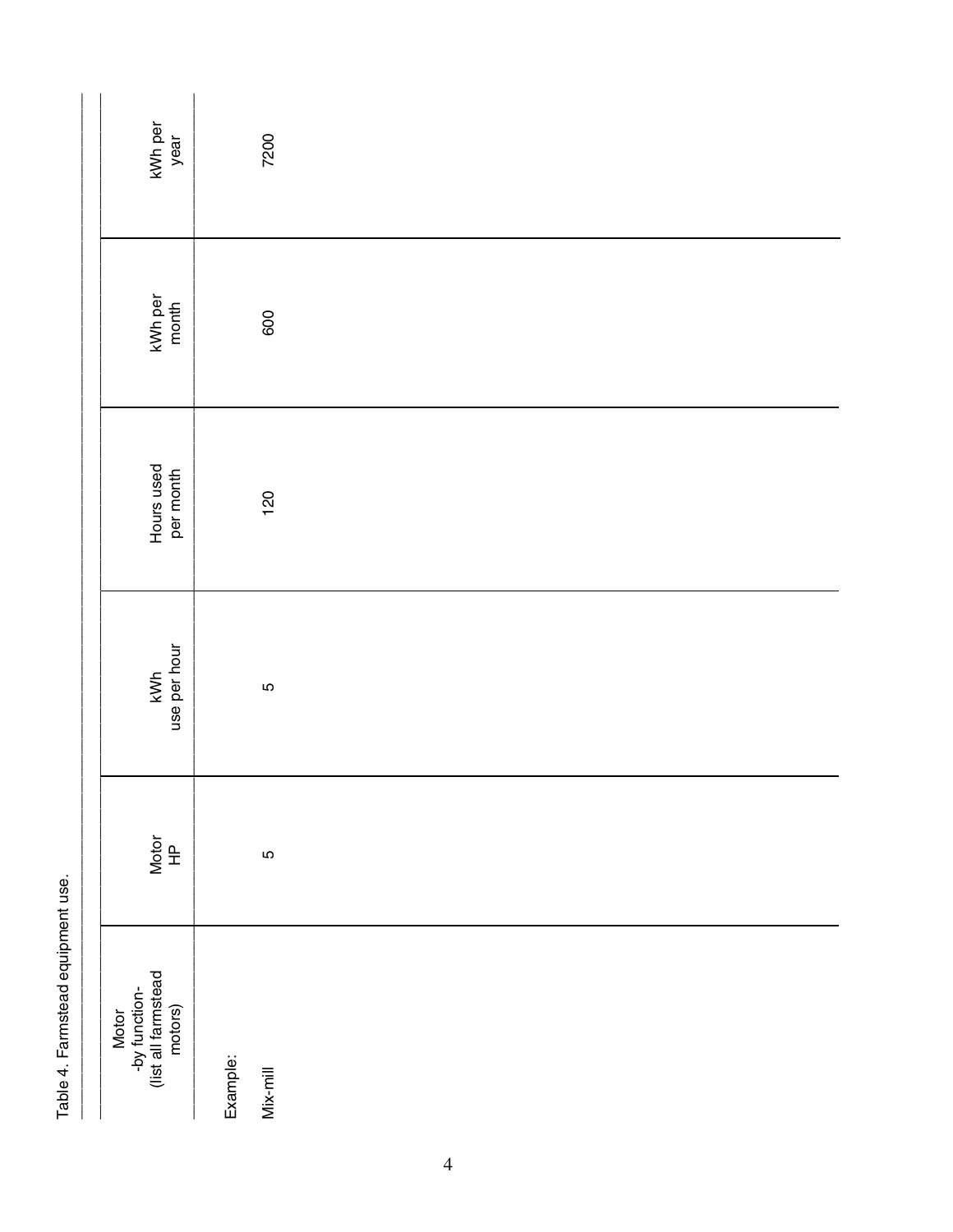| kWh per<br>yaer               | 6 months $x$ 425 = 2550   |
|-------------------------------|---------------------------|
| kWh per<br>month              | 425                       |
| Hours used<br>per month       | 170                       |
| kWh<br>use per hour<br>of use | $.25 \times 10 = 2.5$     |
| Watts                         | 250                       |
| Rating<br>Amp                 |                           |
| Volts                         |                           |
| Equipment                     | 10 heat lamps<br>Example: |

Table 5. Farmstead heating loads.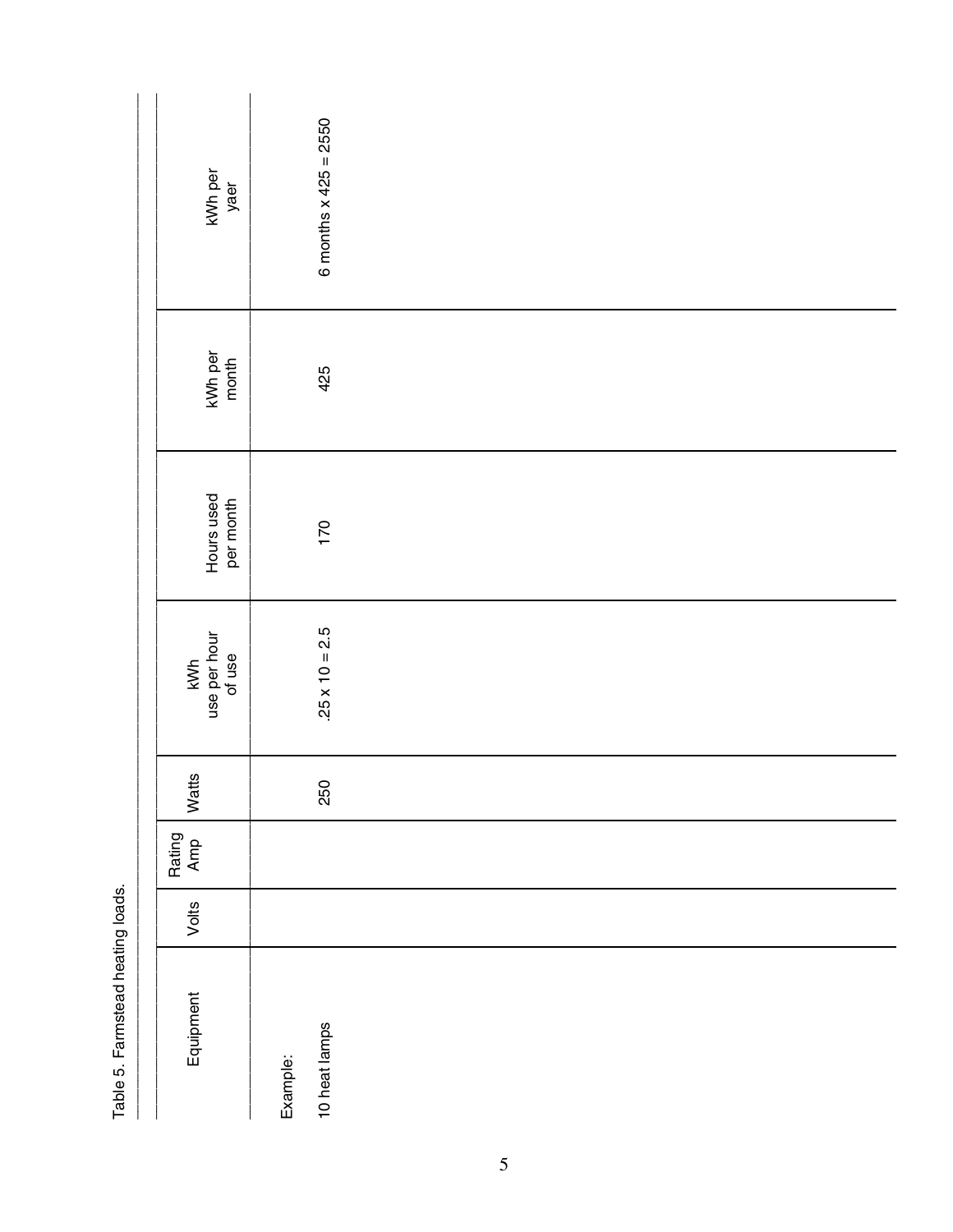#### **Table 6. Summary of farmstead electricity used for 12-month period.**  $\_$  ,  $\_$  ,  $\_$  ,  $\_$  ,  $\_$  ,  $\_$  ,  $\_$  ,  $\_$  ,  $\_$  ,  $\_$  ,  $\_$  ,  $\_$  ,  $\_$  ,  $\_$  ,  $\_$  ,  $\_$  ,  $\_$  ,  $\_$  ,  $\_$  ,  $\_$  ,  $\_$  ,  $\_$  ,  $\_$  ,  $\_$  ,  $\_$  ,  $\_$  ,  $\_$  ,  $\_$  ,  $\_$  ,  $\_$  ,  $\_$  ,  $\_$  ,  $\_$  ,  $\_$  ,  $\_$  ,  $\_$  ,  $\_$  ,

 Enter information from your monthly electric utility bills kWh used

| Total for year | Enter this figure on Line 1 below. |
|----------------|------------------------------------|

#### **Table 7. Summary worksheet.** \_\_\_\_\_\_\_\_\_\_\_\_\_\_\_\_\_\_\_\_\_\_\_\_\_\_\_\_\_\_\_\_\_\_\_\_\_\_\_\_\_\_\_\_\_\_\_\_\_\_\_\_\_\_\_\_\_\_\_\_\_\_\_\_\_\_\_\_\_\_\_\_\_\_\_\_\_\_\_\_\_\_\_\_\_\_\_\_\_\_\_\_\_\_\_\_\_\_\_\_

| 1. | Total electricity use per year<br>(from schedule above)        | kWh  |
|----|----------------------------------------------------------------|------|
| 2. | Total farm production use per year                             | kWh  |
| 3. | Used in home per year                                          | kWh  |
| 4. | Lighting outside of home per year                              | kWh  |
| 5. | Other non-production uses per year                             | kWh  |
| 6. | Total non-production uses per year<br>Sum of lines 3, 4, and 5 | kWh  |
| 7. | Production percent use:<br>Line $2 \div$ Line 1 x 100          | $\%$ |

As a check, Line 2 + Line 6 should equal the value on Line 1.

File the Sales Tax Exemption Certificate with your electric power supplier.

Keep your worksheets and other information. File with your income tax records. Keep these records for five years.

Check with your local Extension Office for more information.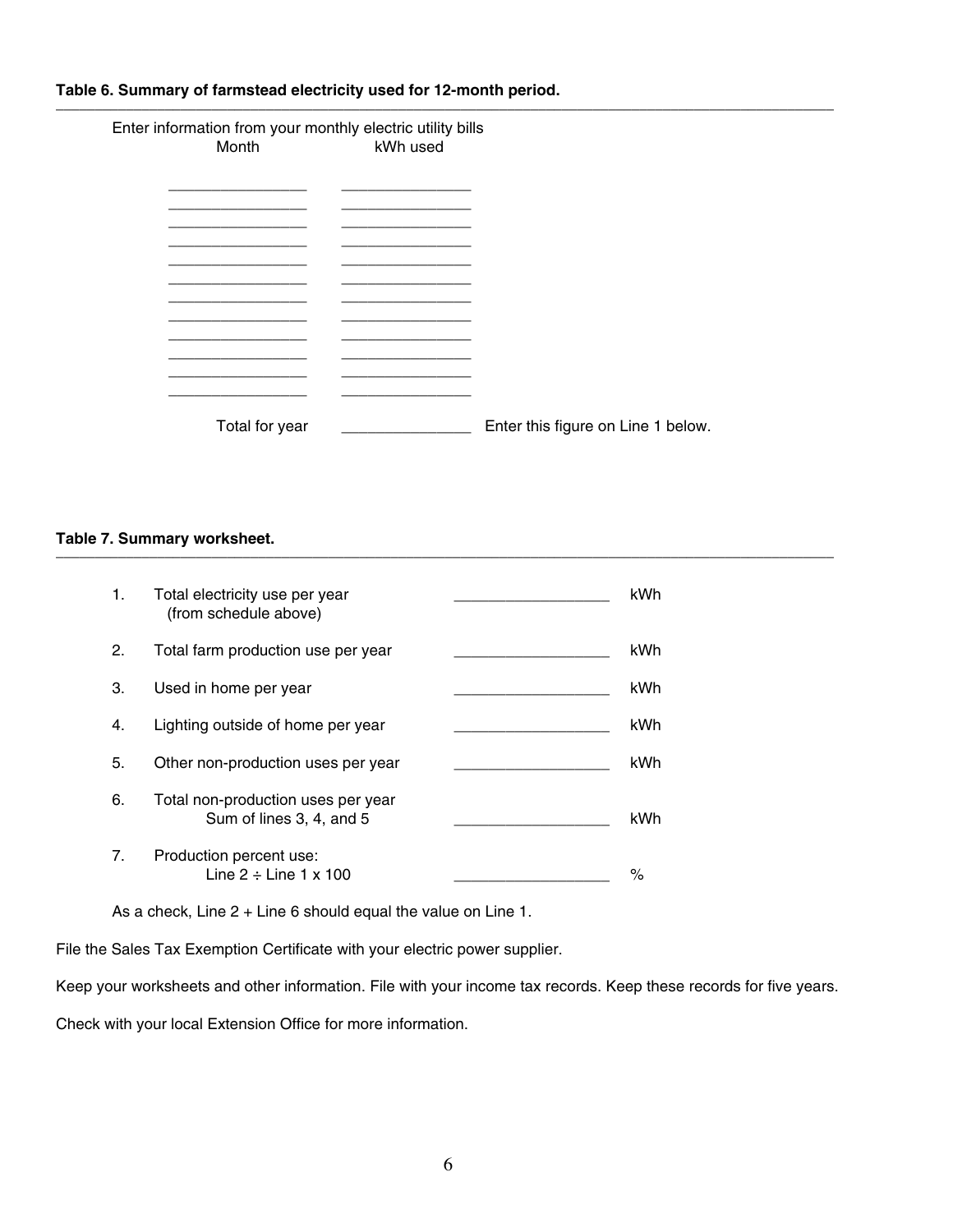## **STATE OF IOWA DEPARTMENT OF REVENUE AND FINANCE SALES TAX EXEMPTION CERTIFICATE Energy Used in Processing/Agriculture**

This document is to be completed by a purchaser to claim exemption from sales/use tax.

| Purchaser                  |       |                                                                                                                       | Seller Name                                          |                                     |       |          |  |  |
|----------------------------|-------|-----------------------------------------------------------------------------------------------------------------------|------------------------------------------------------|-------------------------------------|-------|----------|--|--|
| Address                    |       |                                                                                                                       |                                                      | Address                             |       |          |  |  |
| City                       | State | Zip Code                                                                                                              | City                                                 |                                     | State | Zip Code |  |  |
| SS #/Fed ID #              |       | Phone #                                                                                                               |                                                      |                                     |       |          |  |  |
| General Nature of Business |       |                                                                                                                       |                                                      |                                     |       |          |  |  |
|                            |       | FUEL PURCHASED: Electricity   Gas<br>PERCENTAGE EXEMPTION CLAIMED FOR PERIOD BEGINNING: _____________________________ |                                                      |                                     |       |          |  |  |
| Meter No.                  |       |                                                                                                                       |                                                      | 100% Used in Purchasing/Agriculture |       |          |  |  |
|                            |       |                                                                                                                       | Used in Processing/Agriculture and Other<br>Purposes |                                     |       |          |  |  |
|                            |       | % Exempt                                                                                                              |                                                      |                                     |       |          |  |  |
|                            |       |                                                                                                                       | % Taxable                                            |                                     |       |          |  |  |

If fuel is not metered, explain method of purchase and storage.

Documentation supporting the exemption must be attached to or part of this certificate in order for a seller to accept the exemption certificate. The acceptance of a properly completed certificate relieves the seller of liability. The documentation must be specifc when listing processing/agricultural activities. All taxable activities must also be listed except that they may be lumped into more general categories such as lighting, office, heating, air conditioning, etc. A purchaser may petition the Iowa Department of Revenue and Finance for a review of his or her fuel exemption certificate. If the Department does not review the certificate within twelve months from the date the application for review is made, the fuel exemption certificate is deemed to be correct. "Fuel" includes gas, electricity, water, heat, steam, and any other tangible personal property consumed in creating heat, power, or steam.

Under penalties of perjury, I swear or affirm that the information on and attached to this form is true and correct as to every material matter.